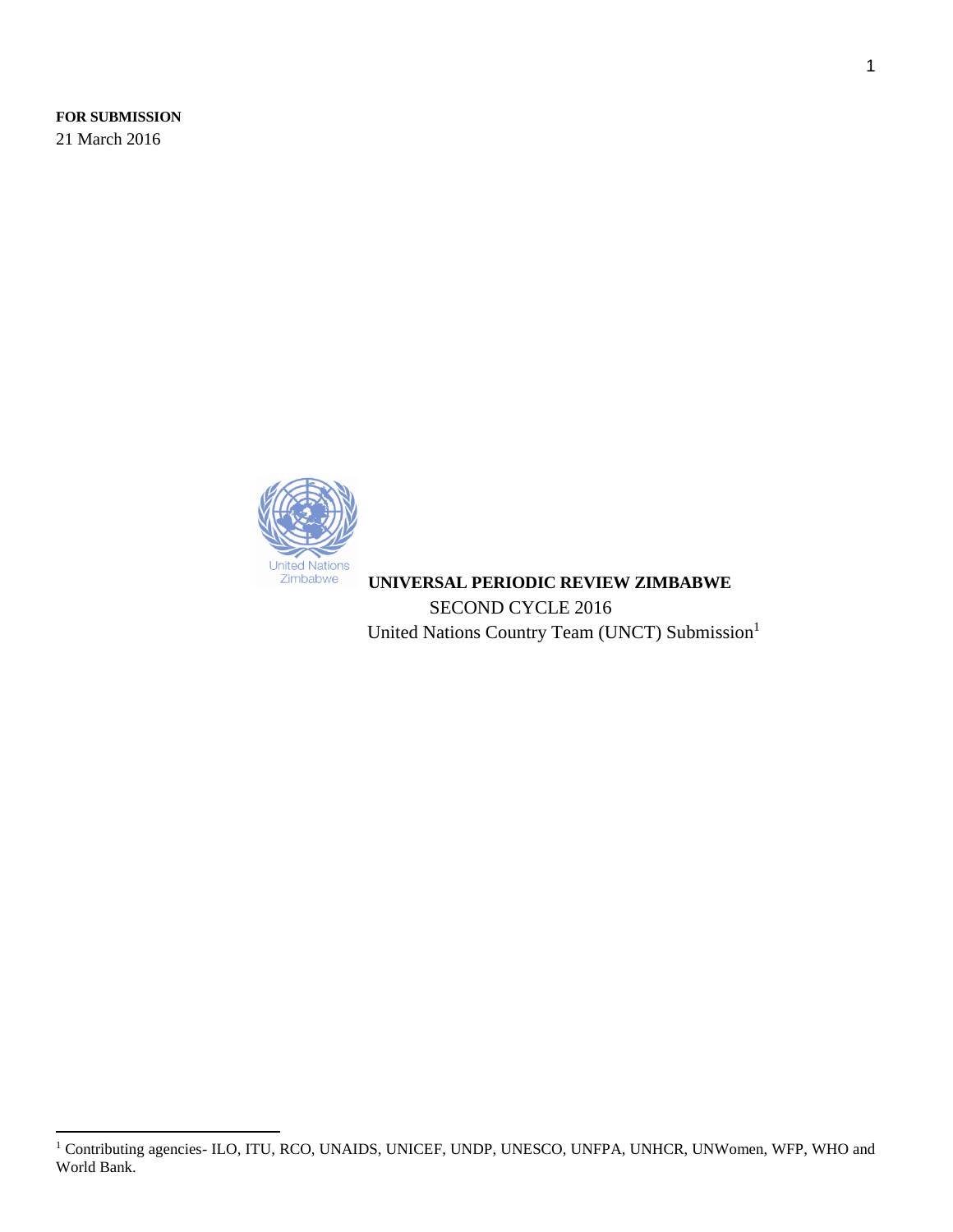### **SECTION 1: BACKGROUND & LEGAL FRAMEWORK**

#### **I. Background**

1. The report provides information on the implementation of UPR recommendations accepted by the Government of Zimbabwe (GoZ), UNCT support towards recommendations and emerging issues since the last review.

### **II. Methodology of Preparing the Report**

2. The report is the combined submission of UN agencies which form the UNCT UPR Group, a standing technical group supporting the UPR process.

### **III.Constitutional and Legislative Framework**

- 3. The UNCT recognises and applauds the efforts of Zimbabwe in adopting a new Constitution in May 2013 founded on principles that include rule of law and fundamental human rights. It includes an expanded bill of rights which recognises economic, social, cultural and environmental rights.<sup>2</sup> Courts are granted the power to consider international law, treaties and conventions ratified by Zimbabwe. Progressive provisions promote inter alia, gender equality, non-discrimination, safe labour practices<sup>3</sup> and prohibit torture. <sup>4</sup> UNCT commends the repeal of the claw-back clause in the previous Constitution which permitted discrimination on the basis of customary and personal law.
- 4. Zimbabwe is currently in the process of reviewing and aligning laws to the Constitution. New laws have been enacted such as the National Prosecuting Authority Act,<sup>5</sup> the Electoral Amendment Act<sup>6</sup> and the Zimbabwe Gender Commission Act.<sup>7</sup> However, the process of alignment has been slow and conducted in a piecemeal manner. At least 82 pieces of legislation relating to inter alia, family laws women's rights, and non-discrimination in the context of HIV/AIDS<sup>8</sup> are still to be aligned. The General Laws Amendment (GLA) Bill, which will make minor and substantive amendments to 126 Acts was gazetted in May 2015 and is still before Parliament. The GLA includes an amendment to the Electoral Act which confers the function of voter registration and voter's roll to the Zimbabwe Electoral Commission (ZEC) in line with the 2013 Constitution. ZEC has been seriously considering the introduction of a biometric voter registration system.

 $2$  Environmental rights (section 73), Right to education (section 75), right to healthcare (section 76), right to food and water (section 77) and marriage rights (section 78)

<sup>&</sup>lt;sup>3</sup> Section 65 right to equal remuneration for men and women for similar work

<sup>4</sup> Section 53 Constitution of Zimbabwe

<sup>&</sup>lt;sup>5</sup> Act 5 2014 which provides for the establishment of the National Prosecuting Authority Board, its functions and the appointment of the National Director of Public Prosecutions

 $6$  Act 6 of 2014

<sup>7</sup> Provides for the establishment of the Zimbabwe Gender Commission whose functions include the investigation of and making recommendations on the removal of barriers to the attainment of full gender equality

<sup>8</sup> Provisions that relate to sexual offences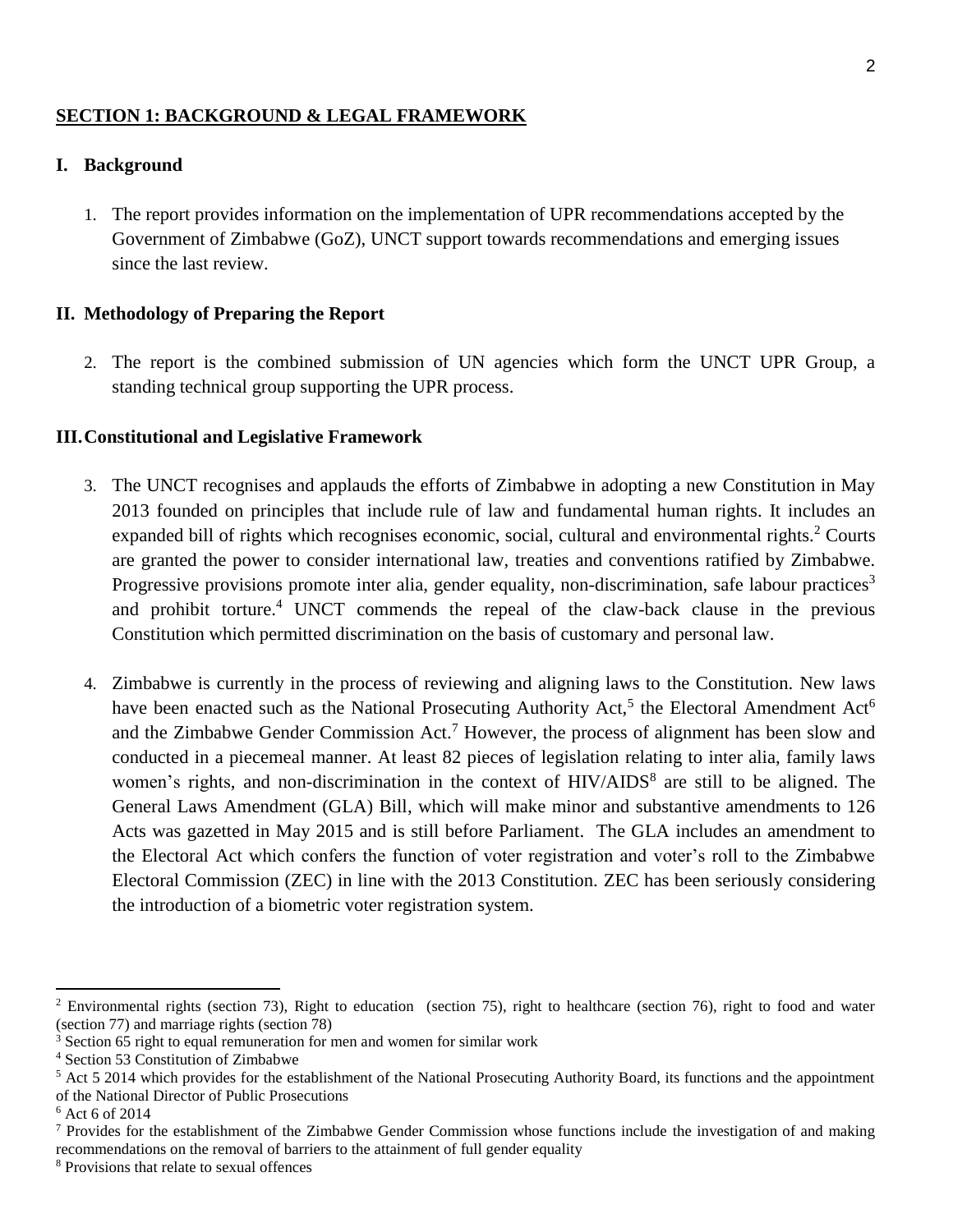- 5. There is need to ensure substantive alignment of legislation in line with human rights standards set out in the Constitution and international law. The Inter-Ministerial Taskforce established to coordinate alignment efforts is significantly under-funded and requires additional technical assistance to fully undertake its mandate.
- 6. **UNCT recommends acceleration of the process and increased substantive alignment of laws in line with the Constitution. GoZ should consider adopting a holistic approach to electoral reform.**

# **IV.Human Rights Institutional and Policy Measures**

- *a) Independent Institutions and Commissions*
- 7. Technical and financial support was provided by UNCT to Independent Commissions that have a human rights- related mandate.<sup>9</sup> Commissioners of the Zimbabwe Gender Commission were sworn in June 2015. The Zimbabwe Gender Commission  $Act^{10}$  was gazetted in February 2016. The Act provides for the establishment of the Commission to inter alia, investigate and make recommendations on the removal of barriers to the attainment of full gender equality. **Zimbabwe is encouraged to accelerate efforts to ensure the full operationalization of the Zimbabwe Gender Commission.**
- 8. UNCT commends the allocation of budget sub-votes from the Consolidate Revenue Fund to Independent Commissions as set out in the Appropriation  $(2016)$  Act  $(2015)$ .<sup>11</sup> However, the amount allocated (USD\$11,958,000) to Independent Commissions for 2016 is only 0.35% of the total budget.<sup>12</sup> **UNCT recommends continued provision of adequate financial, human and technical capacity for independent commissions to carry out their mandates effectively.**
- 9. The Zimbabwe Human Rights Commission (ZHRC) benefited from UNCT supported institutional and operational strengthening. The Commission monitored the March 2013 Referendum on the new Constitution, harmonised elections in July 2013 and handled 243 human rights and maladministration cases.<sup>13</sup> Further support enabled the ZHRC to conduct ten investigative missions to vulnerable communities focusing on internally displaced persons, places of detentions, health facilities and mental institutions. However, the ZHRC remains under-resourced and understaffed which negatively impacts its operational performance.<sup>14</sup>

 $\overline{a}$ <sup>9</sup> Zimbabwe Human Rights Commission (ZHRC), the Zimbabwe Electoral Commission (ZEC), the Zimbabwe Anti-Corruption Commission (ZACC), the Zimbabwe Media Commission (ZMC) and most recently the Zimbabwe Gender Commission and National Peace and Reconciliation Commission (NPRC)

<sup>&</sup>lt;sup>10</sup> Zimbabwe Gender Commission Act [Chapter 10:311]

<sup>11</sup> ZHRC-USD\$1,339,000; NPRC-USD\$200,000; ZACC-USD\$1,602,000; ZEC-USD\$8,316,000; ZGC-USD\$150,000; ZMC-USD\$351,000

<sup>&</sup>lt;sup>12</sup>Out of a total of USD\$3,398,128,00 [\[http://veritaszim.net/sites/veritas\\_d/files/Appropriation%20%282016%29%20Act.pdf\]](http://veritaszim.net/sites/veritas_d/files/Appropriation%20%282016%29%20Act.pdf)

<sup>&</sup>lt;sup>13</sup> Overview of the mandate and work of the Zimbabwe Human Rights Commission (ZHRC), Mr. Elasto Mugwadi, Chairman, Media Engagement Workshop, 21/10/2014 accessed at [\[http://www.zhrc.org.zw/index.php/2014-07-02-07-41-38/speeches/59](http://www.zhrc.org.zw/index.php/2014-07-02-07-41-38/speeches/59-media-engagement-workshop-overview-of-the-mandate-and-work-of-the-zimbabwe-human-rights-commission-zhrc) [media-engagement-workshop-overview-of-the-mandate-and-work-of-the-zimbabwe-human-rights-commission-zhrc\]](http://www.zhrc.org.zw/index.php/2014-07-02-07-41-38/speeches/59-media-engagement-workshop-overview-of-the-mandate-and-work-of-the-zimbabwe-human-rights-commission-zhrc)

<sup>&</sup>lt;sup>14</sup> The Commission is still in dialogue with the GoZ to operationalise terms  $\&$  conditions of staff and Commissioners.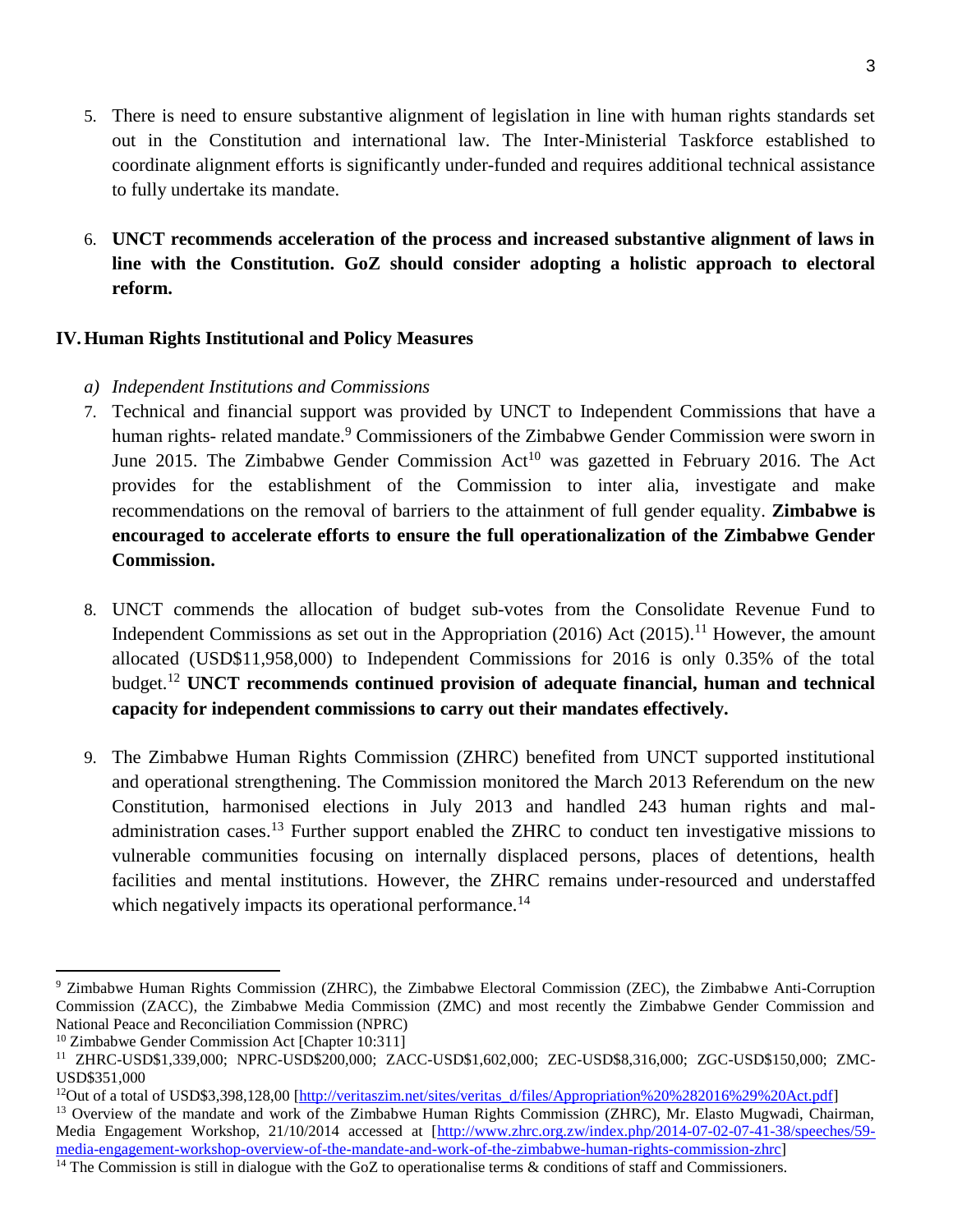- 10. The National Peace and Reconciliation Commission (NPRC) was established in 2015. The draft NPRC Bill is before Parliament. As a newly established institution, the NPRC will require robust capacity building support guided by principles of national ownership, independence, transparency and inclusiveness to deliver its mandate. This includes capacity of the NPRC and its Secretariat, in consultation with key stakeholders, to design and implement a national framework for healing and reconciliation in Zimbabwe.
- 11. **UNCT recommends increased efforts to strengthen the independence of the ZHRC in carrying out its monitoring mandate in places of detention, 'human rights hot spots' and remote areas.**
- 12. **UNCT recommends the operationalization of the NPRC and its Secretariat in light of its 10 year sunset clause. UNCT further recommends the development and implementation of a sound resource mobilisation and partnership strategy for the NPRC to effectively implement its Constitutional mandate.**
- 13. **UNCT encourages continued collaboration and co-operation between independent Commissions for the increased promotion and protection of human rights in Zimbabwe.**
- 14. **UNCT further encourages the speedy enactment of legislation and establishment of an independent complaints mechanism to receive and investigate misconduct by security personnel as provided for in Section 210 of the Constitution.<sup>15</sup>**
- 15. **Zimbabwe is urged to take practical measures to guarantee the independence of the office of the Prosecutor-General as enshrined in section 260 of the Constitution.**
- *b) Constitutional Court*

 $\overline{\phantom{a}}$ 

16. As the highest court in all constitutional matters<sup>16</sup>, the Constitutional Court (CC) received 81 cases in 2013 and 180 applications since 2014. By the end of 2015, 130 applications had been cleared with a backlog of 146 applications.  $17$  In instances where the alignment of laws has been slow, the CC has proved a complimentary human rights protection tool by declaring some provisions of current laws as unconstitutional. The CC<sup>18</sup> declared section 22 of the Marriage Act and any law, practice or custom authorizing marriage under eighteen years as unconstitutional.<sup>19</sup>

<sup>&</sup>lt;sup>15</sup> In Rashid Mahiya v Minister of Justice & Others: CCZ 42/15, the applicant instituted proceedings seeking a declaration to the effect that the Respondent's actions are unconstitutional in so far as they relate to the failure to enact the law envisaged by Section 210. The matter is still before the Constitutional Court; accessed at [\[http://www.veritaszim.net/node/1550\]](http://www.veritaszim.net/node/1550)

<sup>&</sup>lt;sup>16</sup> Section 167 of the Constitution of Zimbabwe, 2013<br><sup>17</sup>Chief Justice Chidyausiku, Speech at the official Justice Chidyausiku, Speech at the official opening of the 2016 Legal year, accessed at [\[http://www.zimlii.org/zw/blog/JSC%202016%20OPENING%20-%20GGC%20CJ%20SPEECH.pdf\]](http://www.zimlii.org/zw/blog/JSC%202016%20OPENING%20-%20GGC%20CJ%20SPEECH.pdf)

<sup>&</sup>lt;sup>18</sup> In Mudzuru & Another v Ministry of Justice, Legal and Parliamentary Affairs (N.O) & Others (CCZ 79/14) 20 January 2016  $19$  To the extent that it is inconsistent with section 78(1) of the Constitution. The ruling is in line with recommendations by treaty bodies [Human Rights Committee para.214 A/53/40 1998] to Zimbabwe that early marriage, and the statutory difference in the minimum age of girls and boys for marriage, should be prohibited by law.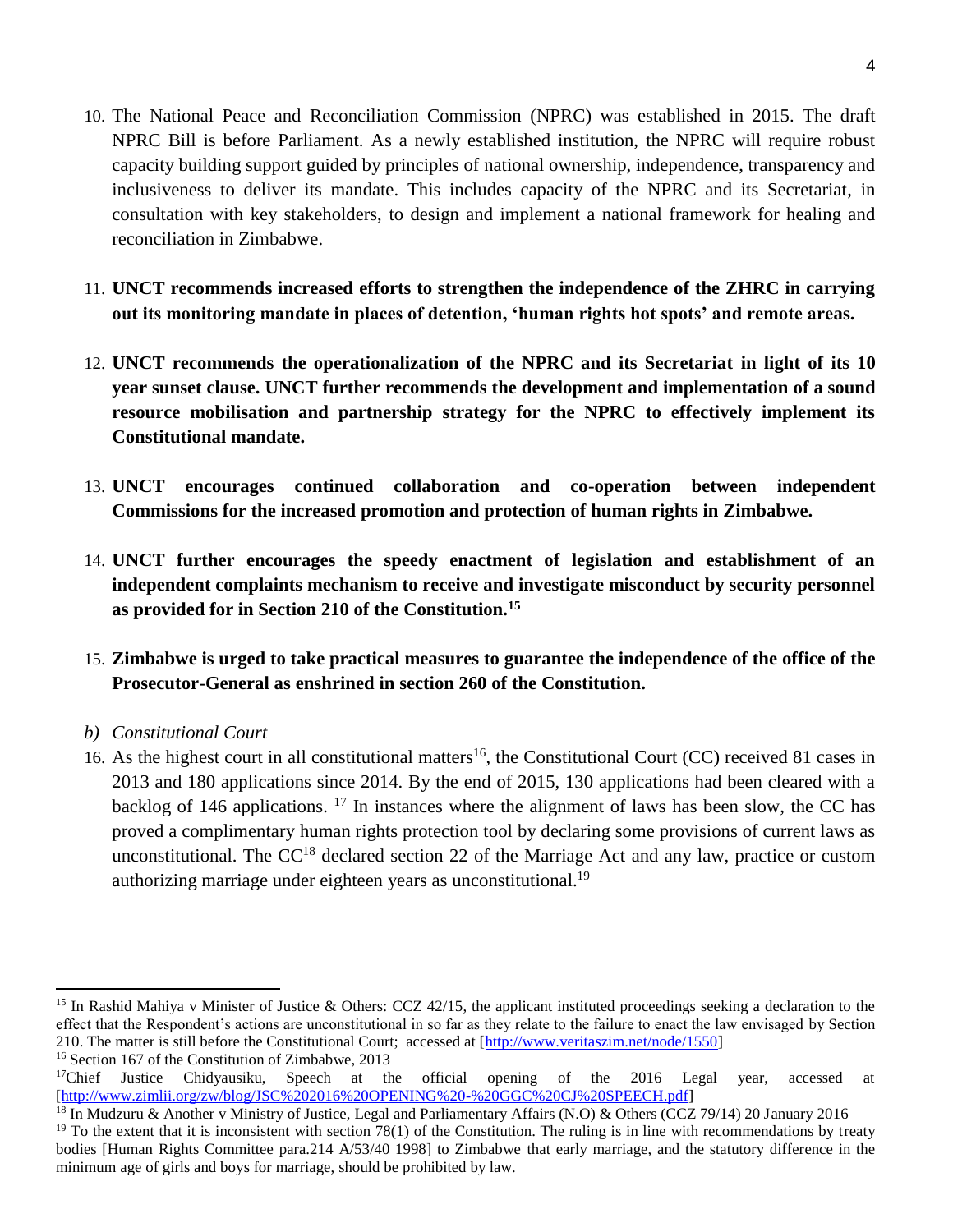- *c) Policy measures*
- 17. There is no specific national human rights policy framework however guidance is provided on thematic issues by a myriad of policies, primary of which is the Zimbabwe Agenda for Sustainable Socio-Economic Transformation (ZIMASSET) 2013-2018.
- 18. The National Plan of Action on the Implementation of UPR Recommendations developed by the Ministry of Justice provides further guidance on human rights obligations from the UPR mechanism.

### **SECTION 2: COOPERATION WITH HUMAN RIGHTS MECHANISMS**

#### **V. Co-operation with Treaty Bodies, Special Procedures and ILO supervisory mechanisms**

- 19. UNCT commends Zimbabwe for its efforts with regards to reporting under the UPR process. Zimbabwe prepared a Mid-Term report on the progress in 2014 on the implementation of recommendations. UNCT supported GoZ to conduct stakeholder consultations in 5 provinces across the country. Feedback from the Consultations will form the baseline for the national second cycle report. Further support was provided for the establishment of the National UPR Steering Committee.<sup>20</sup>
- 20. The GoZ submitted its second periodic Report to the Committee on the Rights of the Child (CoRC) in 2011 with considerable delay.<sup>21</sup> Zimbabwe had its dialogue with the CoRC the Child on 19 January  $2016<sup>22</sup>$  Concluding observations were issued on the 4<sup>th</sup> of February 2016.
- 21. The sixth periodic CEDAW<sup>23</sup> report was due in February 2016. Preparation of the report is underway. Although progress has been made by Zimbabwe in the drafting of overdue treaty body reports, delays are noted in the process of finalising and submission thereof. The ICCPR<sup>24</sup>, CESCR<sup>25</sup>, CERD<sup>26</sup> and  $CRPD<sup>27</sup>$  reports are awaiting cabinet and Ministry approval respectively. This has the effect of rendering information contained in the reports outdated. **UNCT encourages the Government to take the necessary steps to ensure that reports are submitted timeously to treaty-bodies.**
- 22. UNCT acknowledges Zimbabwe's goodwill<sup>28</sup> and co-operation with the ILO supervisory mechanisms.<sup>29</sup> UNCT however notes that Zimbabwe has not issued a standing invitation to Special

l

<sup>&</sup>lt;sup>20</sup> Chaired by the Ministry of Justice, Legal and Parliamentary Affairs

<sup>&</sup>lt;sup>21</sup> The report covered 1997-2008. The country updated the Committee on the subsequent progress made from 2009 to 2014 through its response to the List of Issues.

 $22$  The country was represented by a delegation of 16 led by the Minister of Health and Child Care

 $23$  Convention on the Elimination of All Forms of Discrimination Against Women

<sup>24</sup> International Convention on Civil and Political Rights

<sup>25</sup> Convention on Economic, Social and Cultural Rights

<sup>26</sup> Convention on the Elimination of Racial Discrimination

<sup>27</sup> Convention on Rights of Persons with Disabilities

<sup>&</sup>lt;sup>28</sup> The Government presented the Domestic Workers Recommendation, Social Protection Floors Recommendation, HIV and AIDS Recommendation, Forced Labour (Supplementary Measures) Recommendation and the Sickness Insurance Recommendation to Parliament for discussion.

<sup>&</sup>lt;sup>29</sup> Committee on Freedom of Association & Commission of Inquiry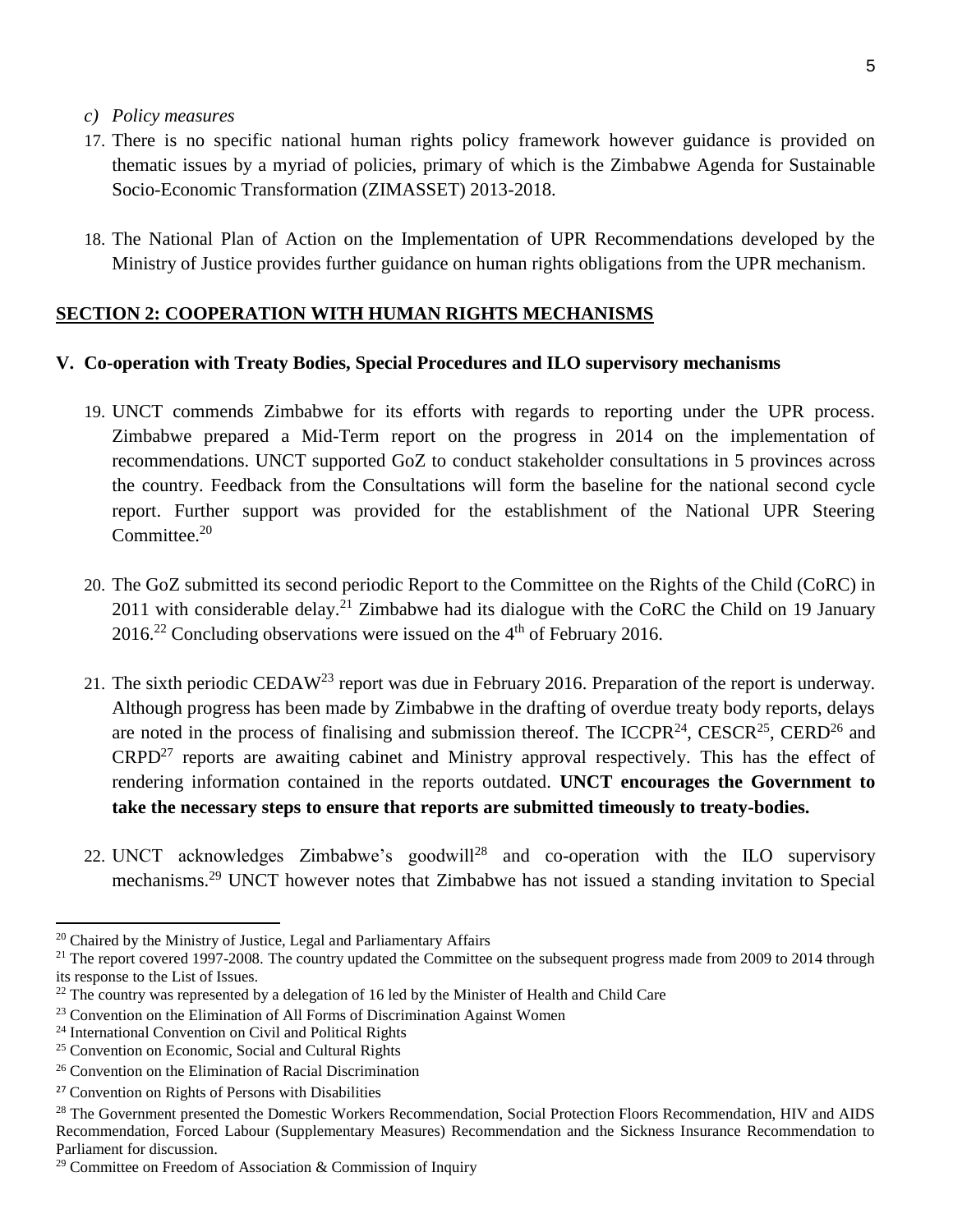Procedures. **UNCT encourages Zimbabwe to cooperate fully with special procedures and mandate holders.** 

### **VI. Ratification of Human Rights Instruments**

- 23. Zimbabwe became a party to the CRPD and its Optional Protocol,  $30$  two CRC<sup>31</sup>-Optional Protocols<sup>32</sup> and the Palermo Protocol. Conventions against torture, rights of migrant workers and Optional Protocols to the ICCPR have not been ratified nor has the Government taken adequate steps to ratify them.
- 24. **UNCT encourages GoZ to ratify the Convention Against Torture (CAT) and give full effect to the prohibition from torture enshrined in the Constitution.**
- 25. **UNCT urges Zimbabwe to utilise the legislative alignment process as an opportunity to domesticate ratified conventions.**

### **VII.Technical Assistance and Partnerships**

- 26. UNCT commends the close cooperation and engagement with all stakeholders in the follow up to the UPR, including the development of a National Plan of Action. After the review, UPR Steering Committee<sup>33</sup> was established to inter alia, monitor the implementation of recommendations and conduct consultations for the next cycle.
- 27. GoZ continued to work closely with UNCT in the implementation of the Zimbabwe United Nations Assistance Framework (ZUNDAF) 2012-2015 and the development of ZUNDAF 2016-2020.
- 28. Technical cooperation and assistance was provided by development partners and UN agencies in compilation and presentation of state party reports.

### **SECTION 3: IMPLEMENTATION MEASURES**

### **VIII. Equality and Non-discrimination**

29. Steps have been taken to promote equality and non-discrimination. Provisions in the 2013 Constitution promote participation of women in political and socio-economic spheres. A quota system was introduced to increase representation of women in Parliament and all public administration tiers of Government. Nonetheless, structural and legislative barriers still exist for women in the labour market. Maternity benefits remain out of reach for women in the informal and

 $\overline{a}$ 

<sup>30</sup> Acceded in 2013

<sup>&</sup>lt;sup>31</sup> Convention on the Rights of the Child

<sup>&</sup>lt;sup>32</sup> Ratified Protocol on Sale of Children, Child Prostitution and Child Pornography in 2013; acceded to the Protocol on the involvement of Children in Armed Conflict in 2012

<sup>33</sup> Ministry of Justice Legal and Parliamentary Affairs; Judicial Service Commission, Zimbabwe Prison Service, Ministry of Home Affairs, Zimbabwe Republic Police, Attorney General's Office, Law Development Commission, Legal Aid Directorate and Law based Civil Society Organisations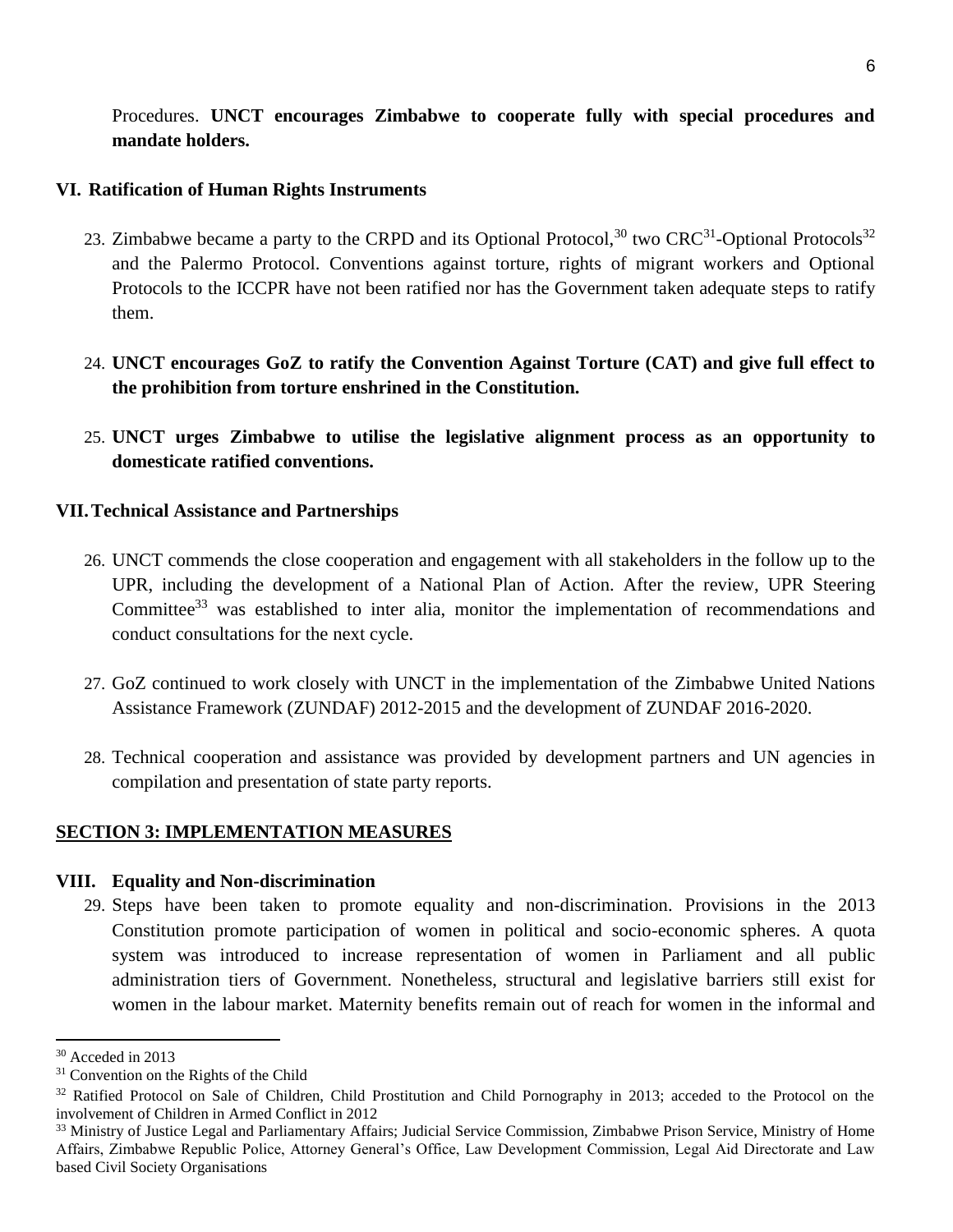rural economy. In the formal economy, most employees receive medical insurance and are able to get maternity leave and cash benefits. Only 9% of women employed in the informal sector can afford medical insurance<sup>34</sup>. The GoZ should strengthen its labour inspection mechanisms in order to **monitor and address challenges faced by women in the informal and rural economies.**

### **IX. Right to Life, Liberty, Dignity and Security of the Person**

- *a) Death penalty*
- 30. UNCT recognises efforts made towards the prohibition of the death penalty. An estimated 95 prisoners are still on death row.<sup>35</sup> The Constitution prohibits the death penalty as mandatory punishment. Capital punishment cannot be imposed on women and men (under 21 and above 70 at the time of the crime). <sup>36</sup> UNCT encourages the Government to speedily give effect to these Constitutional provisions. **UNCT continues to advocate for an absolute moratorium on the death penalty.**

### *b) Prison Conditions*

- 31. Conditions of detention remain below international standards.<sup>37</sup> In 2015, food shortages at the Chikurubi Maximum Prison led to demonstrations by inmates. A ZHRC monitoring visit report highlighted that at the time of the riot, the prison was 69% overcrowded, with 2270 inmates.<sup>38</sup> The UN Committee on the Rights of the Child noted reports of a serious lack of nutrition and poor sanitary conditions for infants and children sharing prison cells with their mothers who are awaiting trial or serving sentences for committing various offences.<sup>39</sup> It is hoped that sector wide planning to implement projects on prison decongestion will be undertaken under the Justice, Law and Order Sector (JLOS) structure. **UNCT encourages Zimbabwe to take urgent steps to improve prison conditions and address prison decongestion. UNCT reiterates the recommendation made by the CoRC to seek alternative measures to institutional confinement for pregnant women and mothers with small children, wherever possible.**
- 32. Anecdotal evidence suggests that sexual violence is an emerging issue within the prison system.<sup>40</sup> Little or limited research has been undertaken on the nature and magnitude of the problem. Access to HIV services in prisons and places of detention has been initiated through the UN Joint Programme

 $\overline{a}$ 

[ny.un.org/doc/UNDOC/GEN/G16/044/47/PDF/G1604447.pdf?OpenElement](https://documents-dds-ny.un.org/doc/UNDOC/GEN/G16/044/47/PDF/G1604447.pdf?OpenElement)

<sup>34</sup> Labour Force Survey 2015

<sup>&</sup>lt;sup>35</sup> The last execution was in 2005.Amnesty International, Zimbabwe: End the death penalty after 10 year-execution hiatus <https://www.amnesty.org/en/latest/news/2015/07/zimbabwe-end-the-death-penalty-after-10-year-execution-hiatus/> <sup>36</sup> Section 48 of the Constitution 2013

<sup>&</sup>lt;sup>37</sup>See Jennifer Williams and Others v Co-Ministers of Home Affairs, Commissioner General of Police and the Attorney General of Zimbabwe CCZ4/14

<sup>&</sup>lt;sup>38</sup> ZHRC Report on the Visit to Chikurubi Maximum Prison (Male Section) on the 18<sup>th</sup> of March 2015 [www.zhrc](http://www.zhrc-documents/reports/19-chikurubi-visit-report-1)[documents/reports/19-chikurubi-visit-report-1](http://www.zhrc-documents/reports/19-chikurubi-visit-report-1)

<sup>&</sup>lt;sup>39</sup> United Nations Committee on the Right of the Child, Concluding observations on the second periodic report of Zimbabwe, 7 March 2016, CRC/C/ZWE/CO/2 [https://documents-dds-](https://documents-dds-ny.un.org/doc/UNDOC/GEN/G16/044/47/PDF/G1604447.pdf?OpenElement)

<sup>&</sup>lt;sup>40</sup> Evaluation of the Perpetrator Project, Integrated Support Programme for Sexual and Reproductive Health, HIV prevention and gender-based violence UNFPA Zimbabwe, 2015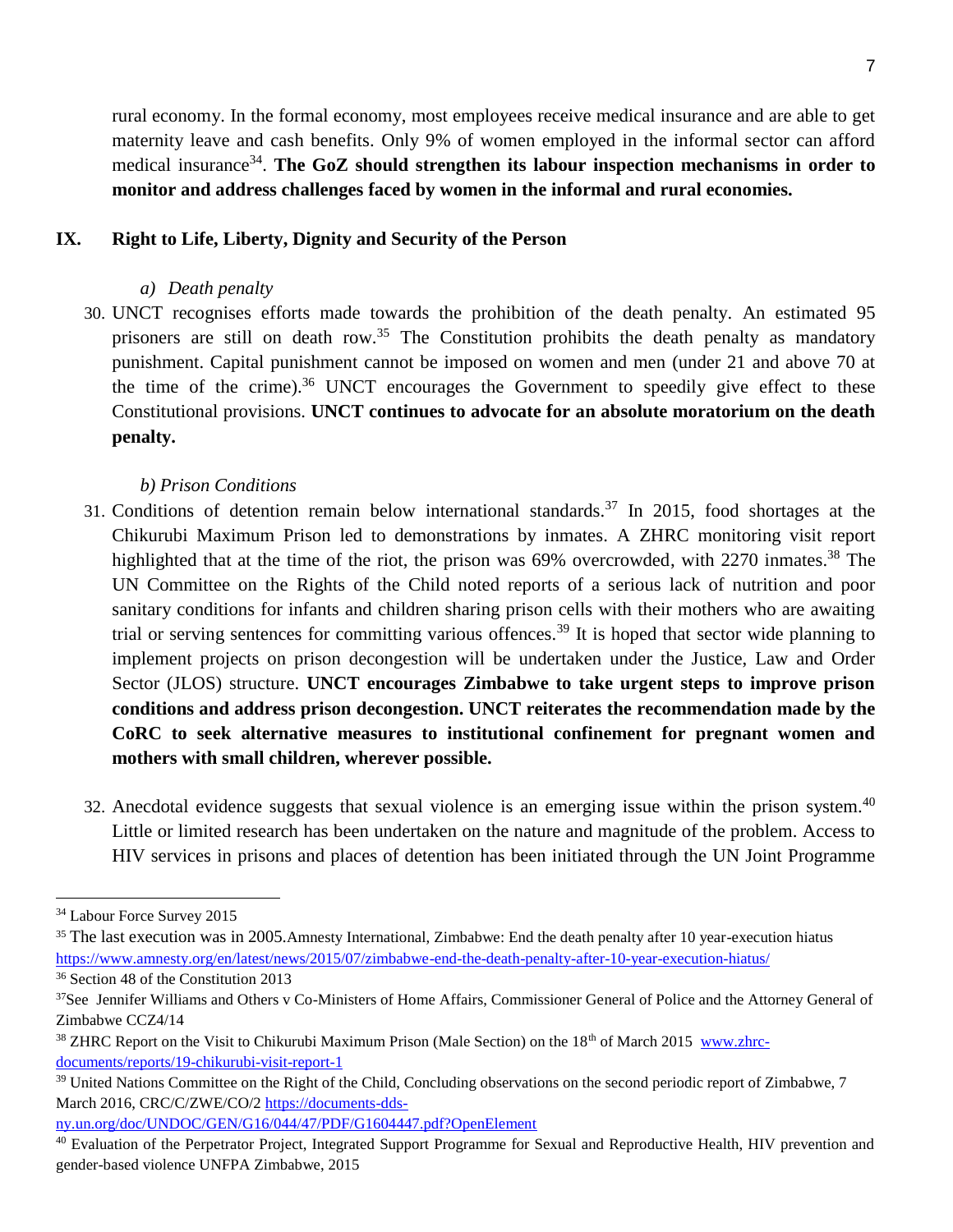on HIV/AIDS and collaboration with the National AIDS Council. **Further research would promote interventions required to effectively address pertinent health issues among inmates.**

*c) Security of Persons*

 $\overline{\phantom{a}}$ 

33. Itai Dzamara, a freelance journalist<sup>41</sup> was allegedly abducted in March 2015 by 'persons unknown'.<sup>42</sup> The High Court issued an order directing authorities to investigate, establish his whereabouts and update his family and lawyers on progress.<sup>43</sup> Almost a year later, there seems to be little progress in establishing his whereabouts. **GoZ is encouraged to take all necessary measures to actively and seriously investigate his whereabouts. Zimbabwe is further urged to ratify the Convention for the Protection of All Persons from Enforced Disappearance.** 

### **X. Administration of Justice, Corruption & Rule of Law**

- 34. A sector wide approach to justice delivery was established through JLOS. The goal is to enhance access to justice, especially to vulnerable people. Communication and coordination in the sector has increased and contributed to addressing barriers in access to justice.
- 35. Zimbabwe piloted the Pre-trial Diversion Programme targeting children in conflict with the law. A Pre-Trial Department has been established in the Ministry of Justice. **UNCT encourages the GoZ to provide funding for the roll-out of pre-trial diversion programs nationally.**
- 36. Provision of legal aid remains a challenge with services not decentralized.<sup>44</sup> This is compounded by adverse reports of corruption in the justice delivery sector. **UNCT encourages Zimbabwe to continue to take appropriate legal and administrative measures to bring justice for vulnerable groups living in remote and rural areas.**
- 37. Gaps in the management of and accountability for public resources in Government Ministries and public entities were identified in the Auditor-General's annual reports. Further, the State Procurement Board (SPB) remains susceptible to political manipulation and corruption. There have been efforts to develop a Public Sector Corporate Governance Bill to monitor activities of performance of boards and assess public entities' compliance.<sup>45</sup> **Further efforts are needed to decentralise the procurement of goods and services to allow the SPB to perform a regulatory function of procurement. Zimbabwe should continue efforts to ensure rule of law for national development and comprehensively address corruption in all sectors.**

<sup>41</sup> Dzamara had been holding peaceful demonstrations at Africa Unity Square (Occupy Africa Unity Campaign) since 2014 <sup>42</sup>Statement by the Zimbabwe Human Rights Commission ZHRC accessed at  $\int$  [http://www.zhrc.org.zw/index.php/2014-07-02-07-](http://www.zhrc.org.zw/index.php/2014-07-02-07-41-38/press-releases/90-press-statement-by-the-zimbabwe-human-rights-commission-zhrc-on-the-alleged-abduction-of-a-freelance-journalist-and-human-rights-activist-itai-dzamara) [41-38/press-releases/90-press-statement-by-the-zimbabwe-human-rights-commission-zhrc-on-the-alleged-abduction-of-a](http://www.zhrc.org.zw/index.php/2014-07-02-07-41-38/press-releases/90-press-statement-by-the-zimbabwe-human-rights-commission-zhrc-on-the-alleged-abduction-of-a-freelance-journalist-and-human-rights-activist-itai-dzamara)[freelance-journalist-and-human-rights-activist-itai-dzamara\]](http://www.zhrc.org.zw/index.php/2014-07-02-07-41-38/press-releases/90-press-statement-by-the-zimbabwe-human-rights-commission-zhrc-on-the-alleged-abduction-of-a-freelance-journalist-and-human-rights-activist-itai-dzamara)

<sup>&</sup>lt;sup>43</sup> Sheffra Dzamara v Minister of Home Affairs N.O, Minister of State Security and Commissioner General of the Police N.O and Director General of the Central Intelligence Organisation (Urgent Chamber Application for a Habeous Corpus) HC2211/15 <sup>44</sup> Legal Aid Directorate (LAD) Capacity Assessment

<sup>45</sup> Parliament of Zimbabwe Senate question Time, Answer by Minister of Finance and Economic Development on Measures to curb abuse of public funds, 24/02/2016 accessed at [\[http://www.veritaszim.net/node/1620\]](http://www.veritaszim.net/node/1620)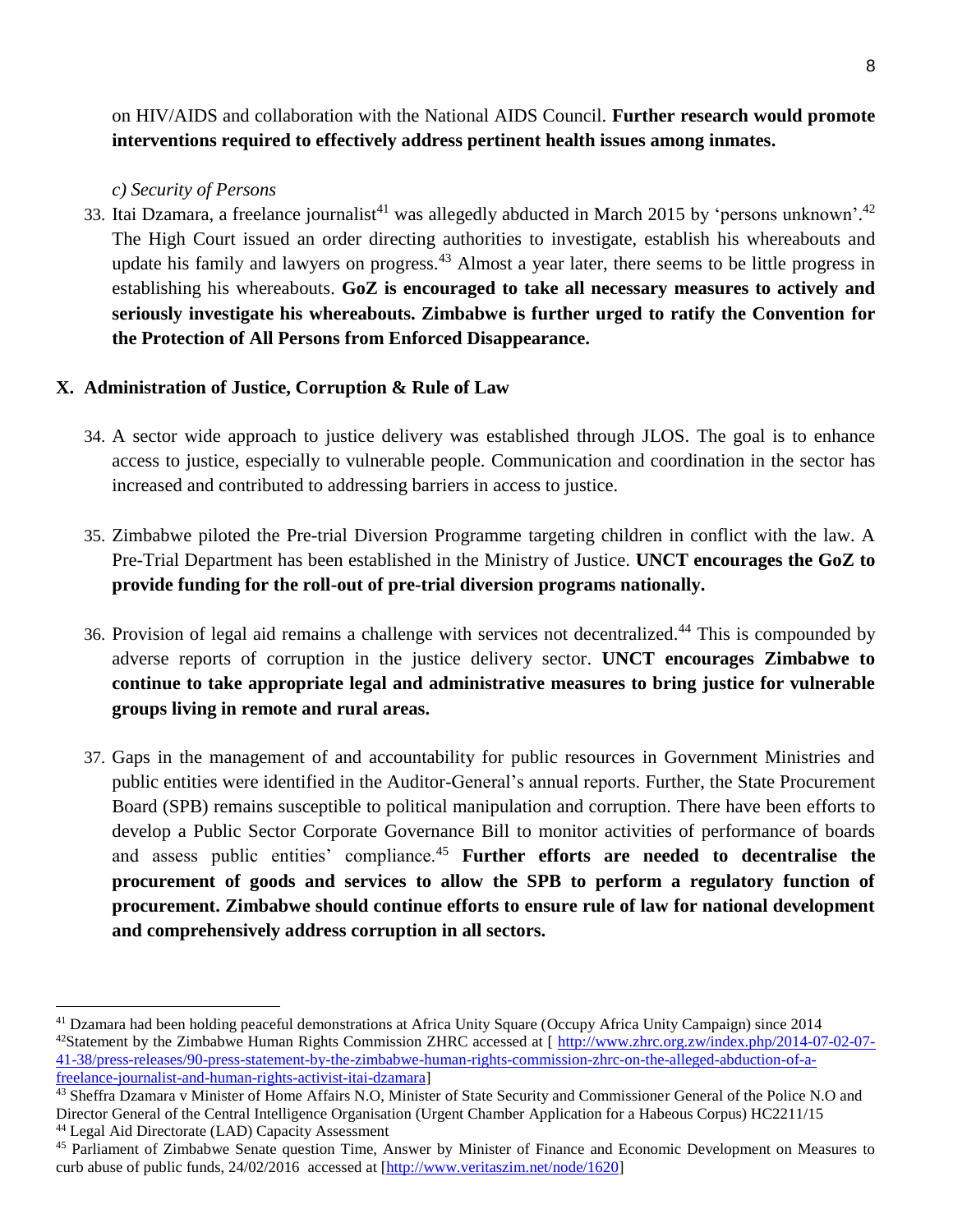### **XI. Marriage & Family Life**

- 38. Three marriage regimes currently exist in Zimbabwe, with different consequences for women upon divorce or death of one of the spouses. The position of women in unregistered customary law unions is at greatest disadvantage. **UNCT recommends the harmonisation of marriages laws to create one marriage regime.**
- 39. According the Multiple Indicator Cluster Survey (MICS) Study 2014 conducted by ZIMSTATS, 32.8% of women aged 20-49 were married before the age of 18. The Descriptive Youth and Child Atlas indicates that child marriage prevalence is higher in rural areas (27.4%) than urban areas (24%). The ruling by the Constitutional Court in January  $2016^{46}$  that outlawed child marriages is a landmark judgement, positive development and important first step for the protection of children. **There is need to bring the different pieces of legislation<sup>47</sup> into alignment so that the marriage law regime and criminal code all work to regulate and proscribe child marriages. Greater advocacy is needed to raise awareness on the ruling and change social, religious and cultural norms that drive the practice of child marriages.**
- 40. UNCT commends Zimbabwe for developing National Action Plans on ending rape and child sexual abuse. Concern remains regarding the prevalence of sexual exploitation and abuse against girls, orphans, children with disabilities and children living in poverty. The Anti-Domestic Violence Council (ADVC) which has a mandate to coordinate and lead national efforts in the fight against Gender Based Violence (GBV) remains severely under resourced. Greater effort is needed to ensure that it is independent and adequately resourced.

### **XII.Freedom of Expression, Association, Information & Communication**

- 41. The Government has taken steps to register more media houses. Stakeholders<sup>48</sup> continue to advocate for more community radio stations. Commemorations of World Radio Day and World Press Freedom Day are used as advocacy platforms for reforms in this sector.
- 42. Arbitrary implementation of provisions of the legal framework for police clearance for public gatherings; the mandatory registration of journalists and media services continue to remain a hinderance towards the freedom of expression and assembly.<sup>49</sup> The CoRC highlighted restrictions on children's right to freedom of association and peaceful assembly, and reports that the Public Order and Security Act was invoked by authorities to deny children permission to have marches in

<sup>46</sup> Mudzuru and Tsopodzi v Min of Justice, Legal and Parliamentary Affairs, Minister of Women Affairs Gender and Community Development and the Attorney General of Zimbabwe CCZ12/2015

 $47$  The Marriages Act section 22(1) sets a different minimum age for girls (16) and boys (18) with the age for marriages. The Customary Marriages Act does not set a minimum age for marriages making it difficult to prevent child marriages. Under section 3(1)(1) of the Domestic Violence Act child marriages is defined as an offence.

<sup>48</sup> Through the Zimbabwe Community Radio Association (ZACRAS)

<sup>49</sup> Public Order and Security Act (POSA), the Access to Information and Protection of Privacy Act and the Criminal Law (Codification and Reform) Act (CLCRA)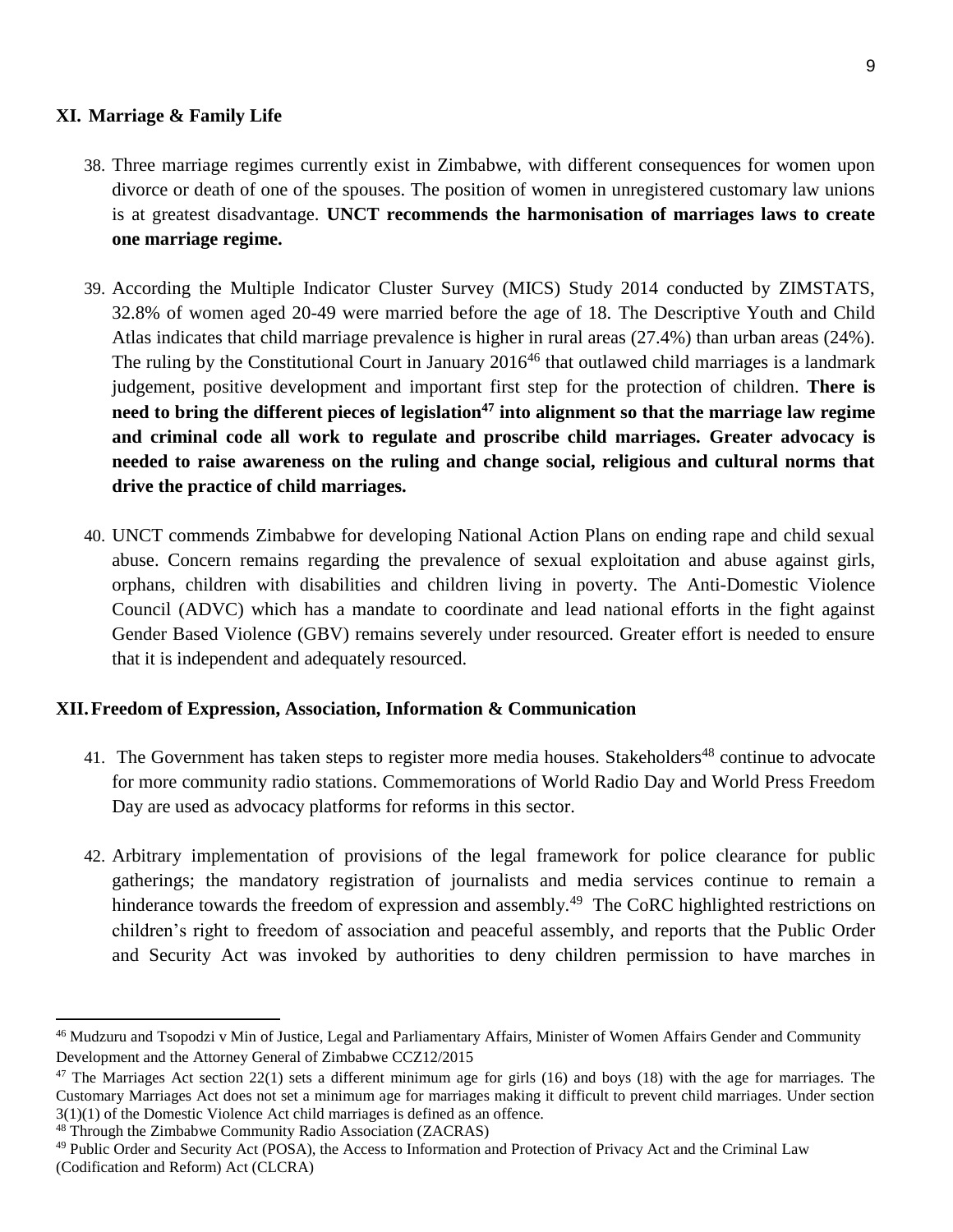commemoration of international children's day. **Zimbabwe is urged to comprehensively review its legal framework and remove provisions that restrict these freedoms.**

43. There have been a number of policy and legal reforms improving access to communication. A draft ICT policy, draft cyber security policy, draft Electronic Commerce & eTransaction bills, draft Data Protection Bill and draft Cybercrime & Cyber Security Bill are before Cabinet and Parliament. Statistics indicate that mobile voice and broadband service coverage is at 100% and 60% respectively by population.<sup>50</sup> More than 98% of the population has a mobile phone and internet penetration is at 46.6%.

# **XIII. Right to Work, Just and Favourable Conditions of Work**

- 44. Support was provided to the Tripartite Negotiating Forum (TNF)<sup>51</sup> under the Decent Work Country Programme. **Zimbabwe should consider creating legislation to institutionalise the TNF for broader socio-economic dialogue. UNCT further recommends continued engagement with the ILO for technical support on the labour law reform process.**<sup>52</sup>
- 45. Zimbabwe has made progress in trying to address child labour. The Labour Amendment Act of 2015 outlaws child labour under the age of 16. Gaps still exist in creating measures to ensure that children are not involved in hazardous work (in agricultural, forestry, hunting or fishing sectors) where they work long hours with low wages. 53
- 46. UNCT recommends that Zimbabwe should:

-**ensure the effective harmonization of the Constitutional prohibition of exploitative and hazardous child labour in all legislation, policy and practice, and establish a list of hazardous work in which children should not be involved.** 

**-ensure the implementation of the minimum age of employment, including through the use of appropriately trained labour inspectors and the application of the high penalties for those who exploit children.** 

**- take steps to fully harmonise relevant legislative texts, and particularly the Labour Act, the Public Service Act and the Public Order and Security Act, with Conventions Nos 87 and 98, as requested by the ILO supervisory bodies.<sup>54</sup>**

**-take measures to address the socioeconomic factors contributing to child labour and scale up the implementation of social welfare programmes to prevent children engaging in economic activities, including creation of employment for adults.**

 $52$  ILO Decent Work country Programme (2012 – 2015) accessed at [\[http://www.ilo.org/public/english/bureau/program/dwcp/download/zimbabwe2.pdf\]](http://www.ilo.org/public/english/bureau/program/dwcp/download/zimbabwe2.pdf) <sup>53</sup> The Child Labour Report 2014, ZimStats accessed at

<sup>50</sup> Postal and Telecommunications Regulatory Authority of Zimbabwe (POTRAZ) Abridged Postal and Telecommunications Sector Performance Report Third Quarter 2015 accessed at [\[http://www.potraz.gov.zw/images/documents/3rd\\_Quarter\\_2015.pdf\]](http://www.potraz.gov.zw/images/documents/3rd_Quarter_2015.pdf) <sup>51</sup> A platform for social dialogue between government, workers' and employers' organisations

[<sup>\[</sup>http://www.zimstat.co.zw/sites/default/files/img/publications/Labour/Child\\_Labour\\_Report\\_2015.pdf\]](http://www.zimstat.co.zw/sites/default/files/img/publications/Labour/Child_Labour_Report_2015.pdf)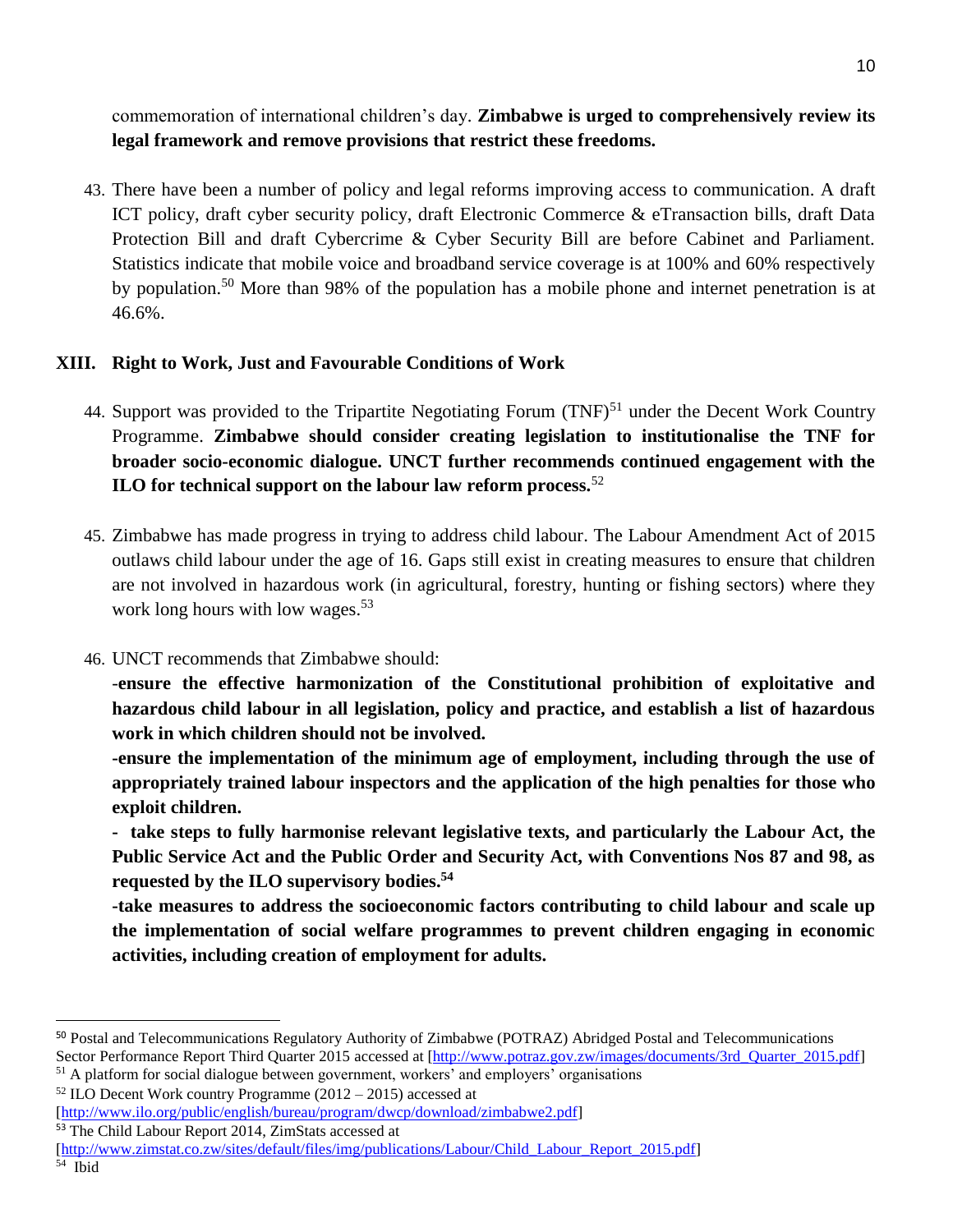### **XIV. Right to Food, Water, Sanitation and Hygiene**

- 47. Zimbabwe faces significant food insecurity in 2016. Estimates<sup>55</sup> suggest that the number of food insecure households will reach 2.8 million (30% of the rural population) in April 2016. The GoZ declared the 2016/2017 agricultural season a national disaster due to the effects of the El Nino and released a national/international appeal affecting all sectors including food assistance. Water resource management for most of the catchments is under strain from the effects of El Nino. As such, prevailing reduced rainfall is likely to have far reaching implications on water supply for human consumption, livestock and disruptions to hydropower production.<sup>56</sup> Food security faces further challenges due to extensive use of water-intensive crops, untapped market linkages, and nutrition.
- 48. A food and nutrition policy was launched in 2013. The Multiple Indicator Cluster Survey (MICS) shows a downward trend in stunting of children under five years from 35% in 2009 to 27.6% in 2014. Through the Health Transition Fund, support was provided to scale up critical high-impact evidenced based nutrition interventions across the country. This led to improvements in nutrition service delivery.<sup>57</sup> Zimbabwe could further benefit from the establishment of a school feeding policy and strategy. The implementation of school feeding programmes guided by a well-accentuated policy will account for nutritious access to food and strengthen local small-holder farmer markets through a system of Home Grown School Feeding (HGSF) practices.
- 49. **Consideration should be given to higher productivity of land; planting of a higher quantity of drought-resistant crops; engagement with the private sector to establish market linkages and strengthening the development of Zimbabwe's local procurement system.**
- 50. UNCT supported provision of food, agriculture and the rehabilitation of existing WASH infrastructure that had become non-functional. Support was also provided to the most disadvantaged households. In the 10 rural districts most affected by food insecurity, it is estimated that 375,000 do not have access to safe water. An additional 130,000 are at risk due to seasonal water sources.<sup>58</sup> **Capacity should be enhanced in areas of social protection to better deliver food assistance and address malnutrition. Improved water management and a concerted effort in the rehabilitation of irrigation schemes are crucial in resilience building and should be addressed to reduce food insecurity levels. UNCT urges development partners to continue providing technical and financial support in this area.**

 $\overline{a}$ 

<sup>55</sup> Zimbabwe Vulnerability Assessment Committee (ZimVAC) Rapid Rural Livelihood Assessment, January, 2016

<sup>56</sup> Highest insecurity recorded in Buhera, Umguza, Mbire, Umzingwane, Zvishavane, Mwenezi, Binga, Mudzi, Kariba, Gokwe North. See ZimVAC Monitoring Report, January 2016.

<sup>57</sup> Statistics (2009-2014) indicate improvement in exclusive breastfeeding under 6 months from 26% to 41%; early initiation of breast feeding from 51% to 59 %. Vitamin A supplementation to children U5 increased from 22.6 to 42.4%. An increased number of health facilities (93%) have been providing treatment of acute malnutrition across the country.

<sup>58</sup> Ministry of Environment, Water and Climate Change-Drought response multi-stakeholder consultative meeting January 2016 accessed at [\[http://www.zw.one.un.org/newsroom/news/preparedness-intensifies-response-worsening-drought-0\]](http://www.zw.one.un.org/newsroom/news/preparedness-intensifies-response-worsening-drought-0)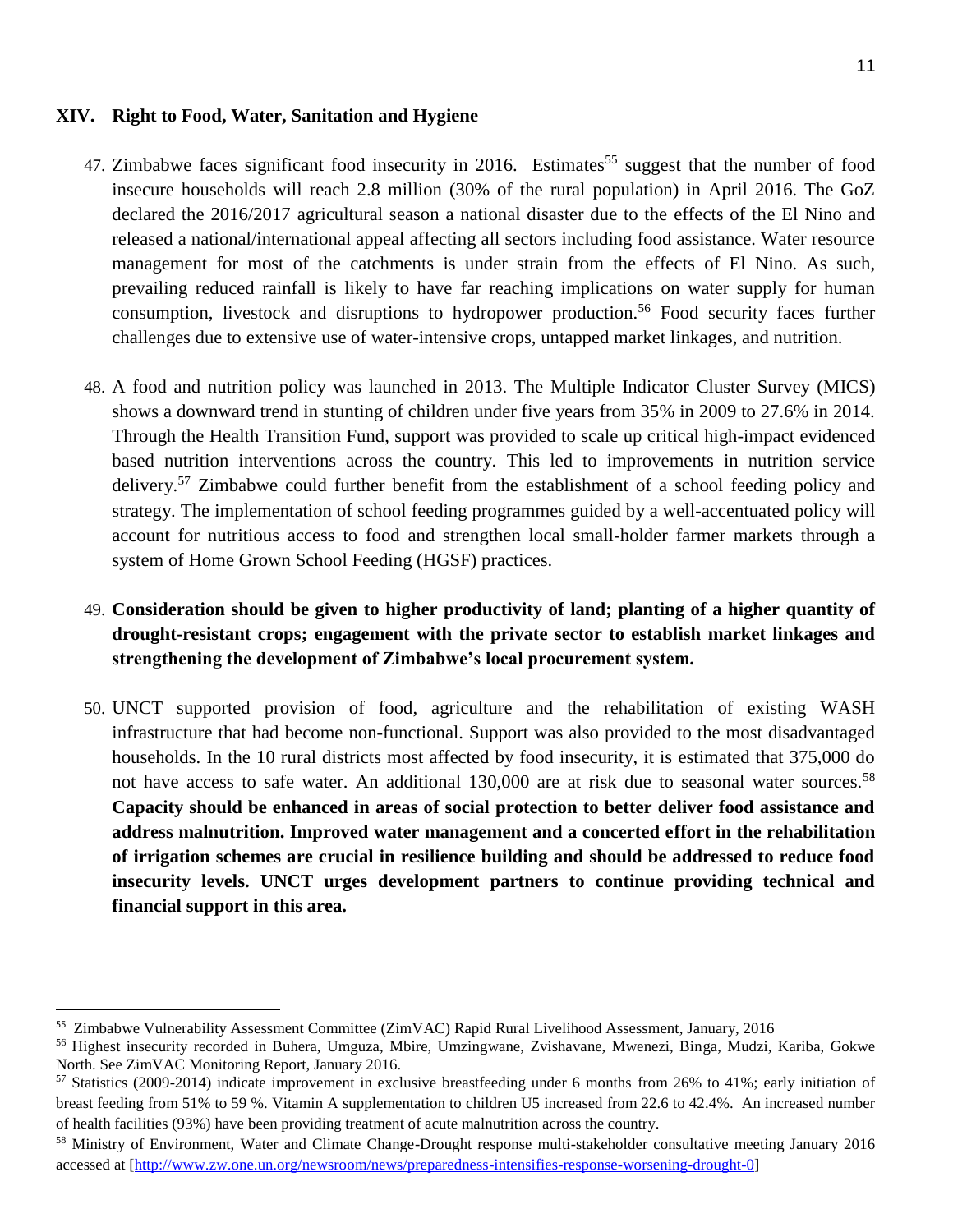### **XV. Right to Health**

51. The right to health is enshrined in the Zimbabwe constitution. Life expectancy in Zimbabwe improved to 56 (men) years and 61 (women) years in 2013. However, the achievement of Universal Health Coverage requires *inter alia*, increased financial resources to the health sector. The Abuja Declaration advocates that countries should allocate at least 15% of GDP to the Health Sector. Currently, total the health allocation in 2016 is 9.73% (USD\$330,789,000) of total Government allocation. This translates to approximately USD\$28 per capita (compared to WHO's recommendation of USD\$80). Hospitals budget bid for 2016 amounted to \$121.4 million but they received only \$11.7 million which is 10% of their requirement. Over 90% of all medical supplies in the country are provided by development partners and this makes the health sector vulnerable if funding ceases. **The GoZ is encouraged to increase its financial contribution to the Health Sector.**

# *a) Results Based Financing*

52. The GoZ introduced innovations in Results-Based Financing (RBF) for rural clinics whose evaluation involves the analysis of disaggregated data on maternal mortality and morbidity. To date the program has covered 4.5 million people (approximately 33% of the national population). Under the program, user fees are partially removed for a defined set of services in participating facilities. RBF and abolishment of user fees<sup>59</sup> resulted in uptake of Anti-Natal Clinic services and an increase in health facility deliveries.<sup>60</sup> **Zimbabwe should consider broadening services which can be accessed free of user fees to include a wider range of communicable and non-communicable diseases, including through the use of innovative financing mechanisms.**

# *b) Efforts to combat HIV/AIDS*

- 53. There has been a reduction in the incidence of HIV from 1.37% in 2009 down to 0.92 in 2014 and the HIV prevalence has stabilized around  $15\%$ .<sup>61</sup> Zimbabwe scaled up access to anti-retroviral therapy (ART) with a total of 854,581 adults and children with advanced HIV received antiretroviral therapy as of September 2015. These achievements were supported through the Global Fund, PEPFAR and other donors. The Governments AIDS Levy has been instrumental in contribution of local resources to the AIDS response, through the National AIDS Trust Fund.
- 54. Under the Prevention of Mother to Child Transmission (PMTCT) programme, a decrease in the rate of transmission (6.7%) has been noted as of 2014.<sup>62</sup> It is estimated that the scale up of ART since 2009 has saved over 290,000 lives in the country by averting deaths due to AIDS-related causes.

<sup>59</sup> Targeted at pregnant women and children under five in 42 districts from 2011-2015

<sup>&</sup>lt;sup>60</sup> Herderschee, Johannes. 2016. Zimbabwe Economic Update - Changing growth patterns: improving health outcomes. Zimbabwe economic update; issue no. 1. Washington, D.C.: World Bank Group

<sup>61</sup> Global AIDS Response Zimbabwe Country Progress Reports 2014 and 2015 [http://www.unaids.org/sites/default/files/country/documents/ZWE\\_narrative\\_report\\_2014.pdf](http://www.google.com/url?q=http%3A%2F%2Fwww.unaids.org%2Fsites%2Fdefault%2Ffiles%2Fcountry%2Fdocuments%2FZWE_narrative_report_2014.pdf&sa=D&sntz=1&usg=AFQjCNHY7QnTJzA5t9fTo_SDFfuHSElx1Q) [http://www.unaids.org/sites/default/files/country/documents/ZWE\\_narrative\\_report\\_2015.pdf](http://www.google.com/url?q=http%3A%2F%2Fwww.unaids.org%2Fsites%2Fdefault%2Ffiles%2Fcountry%2Fdocuments%2FZWE_narrative_report_2015.pdf&sa=D&sntz=1&usg=AFQjCNFcOU4KXXMrteyzODwrCyDZav_3mQ)

 $^{62}$  Data compiled from WHO accessed at  $[http://arpos.who.int/rho/data/node.co.ki-ZWE?lang=en]$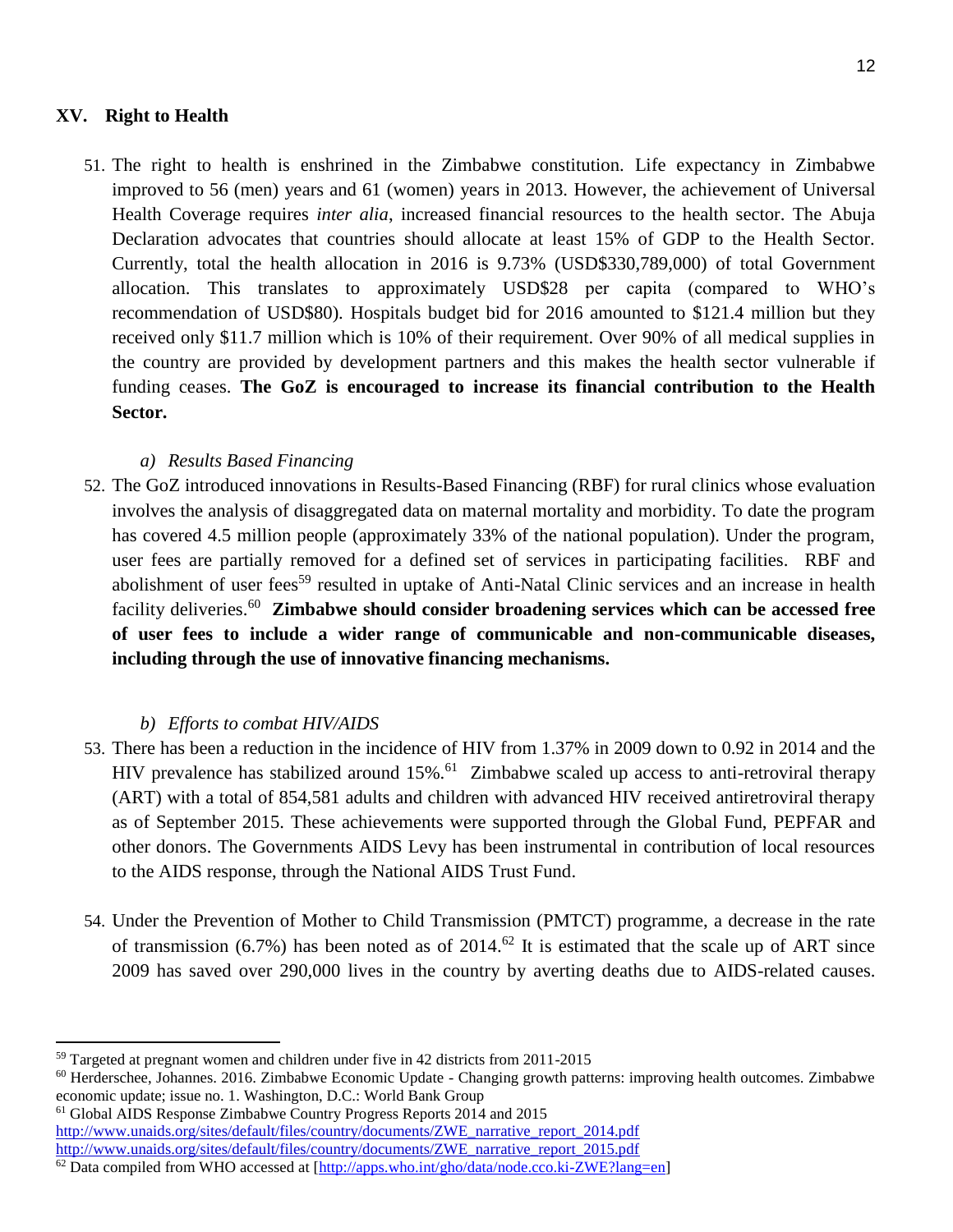AIDS related deaths declined to 38,616 in 2014 compared to 134,247 in 2004. With the rapid scale up of ART programmes, the prevention of HIV drug resistance becomes of paramount importance.

55. UNCT through the UN Joint Team on HIV/AIDS provides assistance to the GoZ for implementing national commitments under the Political Declaration on HIV  $(2011)$ .<sup>63</sup> Zimbabwe's commitment to equitable access to HIV services remains irreversible. National HIV response institutions have been willing to address issues of public health and universal access to services for Men having Sex with Men, and women engaged in commercial sex. However, there is limited strategically important information available on people who use drugs and this community is not recognised as a part of key populations in HIV response of the country. Overall, adolescents, young people and women continue to be predominantly affected by HIV epidemic. **GoZ should accelerate implementation of programmes that create stronger linkages between HIV/AIDS prevention and provision of reproductive health and gender based violence services.** 

# **XVI. Right to Education**

- 56. The right to education including free and compulsory basic education is enshrined in the Constitution. While significant progress has been made in this area, concern remains that primary education is not free due to imposed tuition fees and hidden costs.<sup>64</sup>
- 57. UNCT provided support for the review of the Education Act, which inter alia, seeks to address the issue of corporal punishment to align it to the Convention on the Rights of the Child (CRC) as well as the Constitution.<sup>65</sup> In its concluding observations, the Committee on the Rights of the Child raised concern that corporal punishment remains legal and widely practised in the family, schools and other settings and that Government policy allows administration of 'reasonable or moderate corporal punishment.' There is need to build the capacity of teachers and school authorities in the education system on alternatives to corporal punishment. The use of corporal punishment as a judicial sentence for juveniles has been challenged before the Constitutional Court.<sup>66</sup>
- 58. Additional support was provided for the curriculum review process and development of new syllabi. The new curriculum is progressive in addressing issues of HIV and AIDS and adolescent fertility. Through the School Improvement Grants Programme<sup>67</sup>, the cost of education for the most disadvantaged communities has been reduced. The grant is targeted at orphans and vulnerable children in the poorest rural primary and secondary schools. A Technical and Vocational Education and Training (TVET) policy that expands access to higher education was also developed.

<sup>&</sup>lt;sup>63</sup> Political Resolution on HIV [http://www.unaids.org/sites/default/files/sub\\_landing/files/20110610\\_UN\\_A-RES-65-277\\_en.pdf](http://www.unaids.org/sites/default/files/sub_landing/files/20110610_UN_A-RES-65-277_en.pdf) <sup>64</sup> Committee on the Rights of the Child, Concluding Observations Zimbabwe, 2016 [https://documents-dds](https://documents-dds-ny.un.org/doc/UNDOC/GEN/G16/044/47/PDF/G1604447.pdf?OpenElement)[ny.un.org/doc/UNDOC/GEN/G16/044/47/PDF/G1604447.pdf?OpenElement](https://documents-dds-ny.un.org/doc/UNDOC/GEN/G16/044/47/PDF/G1604447.pdf?OpenElement)

<sup>&</sup>lt;sup>65</sup> Policy Circular P-35 provides for the administration of corporal punishment in schools and grants school authorities with power to administer corporal punishment when certain conditions are met. Corporal punishment is administered only on boys. <sup>66</sup> The State v A Juvenile CCZ 29/2015

 $67$  Under the Education Development Fund (EDF), a multi-donor scheme established in 2009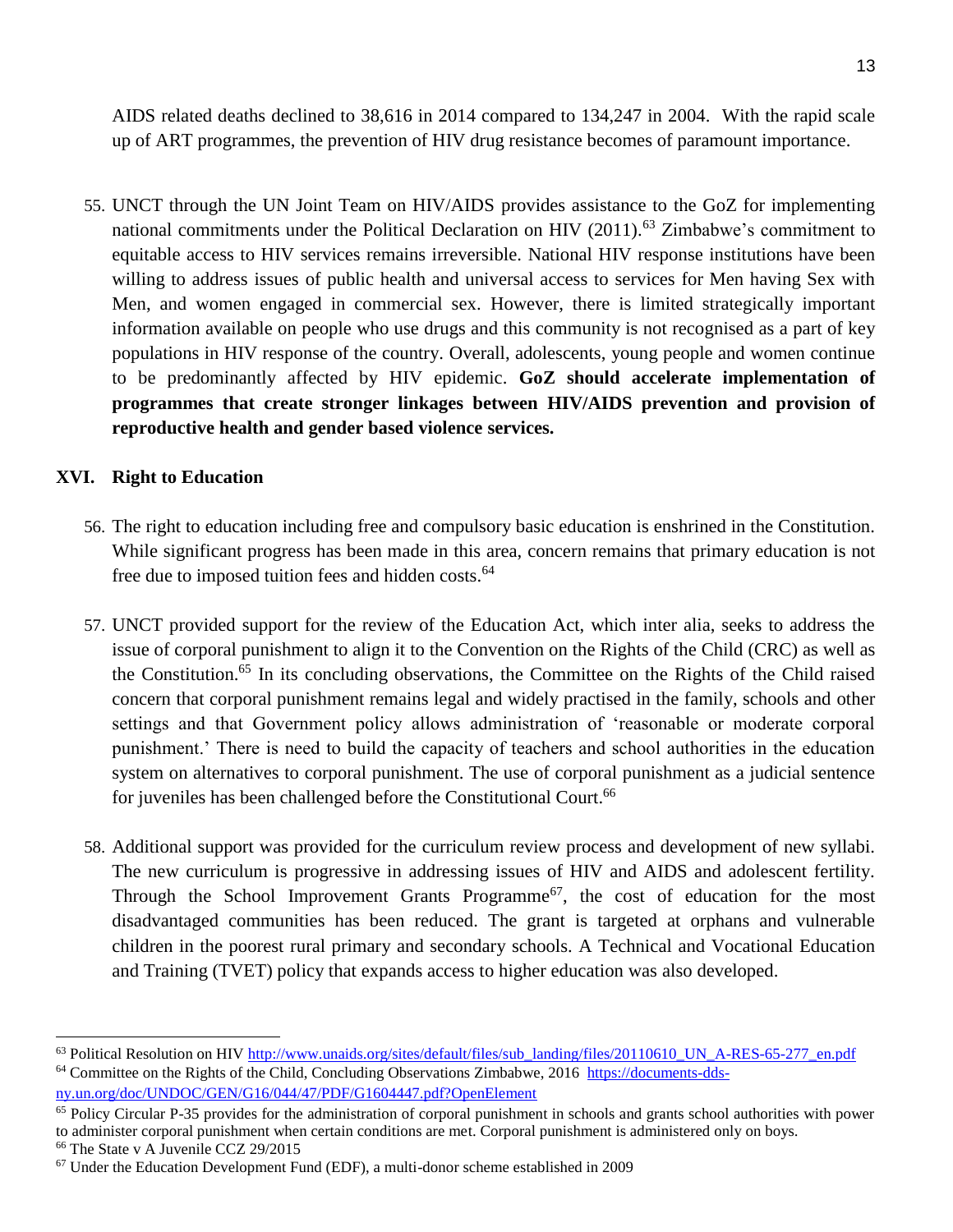- 59. The Zimbabwe Statistics Agency MICS for 2014 shows a higher literacy rate (92%) for females aged between 15 and 24 than males (86.1%). The same study shows more girls enrolled at primary schools than boys<sup>68</sup>. The primary school completion rate for girls is 98% and a percentage point lower than that for boys. There are increasingly more girls<sup>69</sup> in secondary schools than boys with a gender parity index of 1.17 and an annual growth of 1.15%. **Gender parity in the education sector is skewed in favour of girls. Zimbabwe should consider implementing polices aimed at gender equality in education in a gender-neutral manner.**
- 60. Greater effort is needed in making the school re-entry policy<sup>70</sup> for pregnant girls and young mothers a reality. Currently, selective interpretation by school officials and community perceptions about young mothers still limit access to further education. **UNCT recommends adoption of comprehensive sexuality education to provide greater access to services for young people.**

# **XVII. Scientific & Cultural Research**

- 61. Zimbabwe ratified Cultural conventions relevant to safeguarding of heritage and creative economy. Support was provided to the Government to develop a National Arts and Culture Policy. Lack of adequate financial support has adversely affected the full implementation thereof. GoZ is encouraged to mobilize financial resources for culture sector based activities that have community level economic impact.
- 62. **Government is encouraged to continue taking concrete measures to promote holistic Science, Technology, Engineering and Mathematics (STEM) education, research and training to bridge the gap in scientific research & creative activity.**

# **XVIII.Persons with Disabilities**

- 63. Persons with disabilities remain marginalised in all areas of public discourse despite prohibition of discrimination on the basis of disability in the Constitution.<sup>71</sup> They continue to face challenges in access to justice, adequate specialised education facilities, access to public buildings, schools and polling stations.<sup>72</sup>
- 64. In the majority of cases, disability in children is due to preventable causes, such as diseases, inaccessibility to full immunisation, lack of comprehensive care (antenatal and postnatal) and malnutrition. Early diagnosis of impairment and support remains difficult to obtain.<sup>73</sup> UN agencies

<sup>68</sup> Gender parity index at 1.01

 $69\,63\%$  of all girls v 52% boys of secondary school going age

 $70$  Ministry of Primary, Secondary Education Policy Document- draft guidance and counselling syllabus forms 1-4 2015

 $71$  Section 56 (3) Constitution of Zimbabwe

<sup>&</sup>lt;sup>72</sup> National Report of a Baseline Survey on Perception, Attitudes and Understanding of Human Rights in Zimbabwe, ZHRC, 2014

<sup>73</sup> Committee on the Rights of the Child, Concluding Observations, Zimbabwe 2016, Op.Cit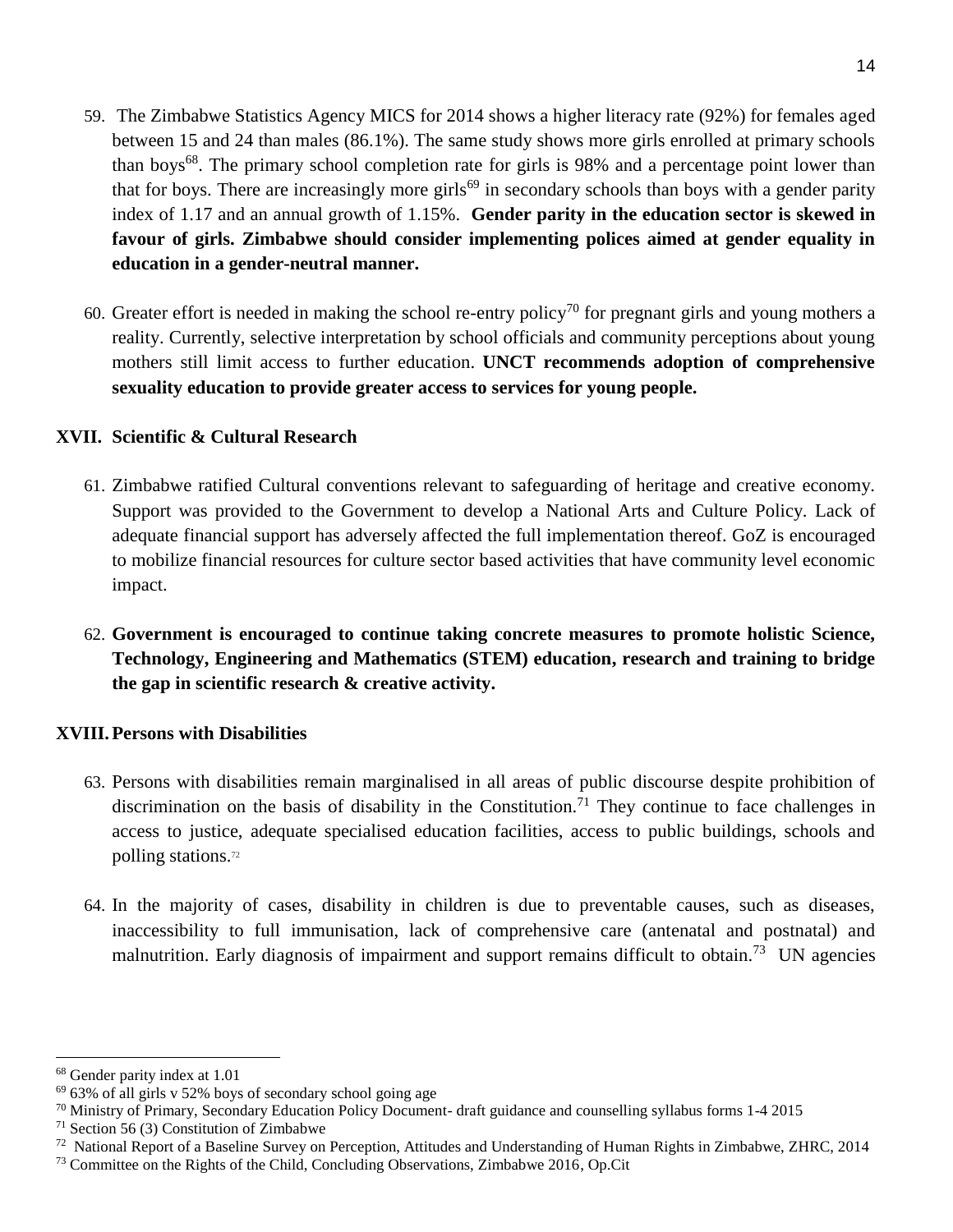strengthened the capacity of departments working with children and disabilities through provision of training workshops and in-service training.<sup>74</sup>

65. Technical support was provided for the National Council of Disabled People in Zimbabwe towards the UPR, including attendance at consultative meetings on the national report. Additional support was provided to popularise the CRPD. **The GoZ should accelerate steps towards inclusion, access and empowerment of disabled persons. Greater effort is needed to provide educational assistance (special and learning aids) for children with disabilities. The GoZ is encouraged to fast-track alignment of the Disabled Persons Act with the relevant provisions of the Constitution.**

### **XIX. Refugees, Asylum Seekers and Statelessness**

- 66. Zimbabwe hosts 10, 593<sup>75</sup> refugees and asylum seekers, primarily from the Democratic Republic of the Congo, Rwanda and Burundi. An encampment policy is in place requiring all refugees to reside at the Tongogara Refugee Camp (TRC). In practice, the government does allow refugees who can prove that they will be self-supporting to reside in urban areas.<sup>76</sup> Zimbabwe has a good legislative and administrative base for Refugee Status Determination (RSD), which is the responsibility of the Zimbabwe Refugees Committee (ZRC).<sup>77</sup> In 2015, the waiting period for status determination from the date of first arrival was up to 4 months.
- 67. Refugees have to concurrently hold a refugee identity card issued under the Refugee Act and a temporary permit issued under the Immigration Act. This requirement is an erosion of the quality of their protection. Generally, refugees receive the same treatment as nationals of the country with respect to law enforcement. However, the Department of Immigration enforces restrictions on movement with the result that refugees are often arrested. The failure to provide individual documentation has an impact on refugees' and asylum seekers' access to fundamental rights and freedoms. Restrictions on freedom of movement and employment, grounded in the country's reservations to Articles 17 and 26 of the 1951 Convention relating to the Status of Refugees have meant that refugees are obliged to reside in the TRC and are fully dependent on humanitarian assistance without any meaningful prospects for local integration.<sup>78</sup>
- 68. Generally, the asylum climate in Zimbabwe remains positive. Persons seeking asylum are afforded access to the country and the relevant procedures.<sup>79</sup> However, adverse socio-economic conditions (high level of unemployment, lack of ethnic or social affinity with the host population) have eroded the quality of asylum.

 $74$  190 Social workers received training in integrated case management for children with disabilities;  $+300$  Rehabilitation Technicians received in-service training on management of childhood disabilities; +89 Education Officers from the Schools Psychological Services received training.

 $75$  As at 31 December 2015

<sup>&</sup>lt;sup>76</sup> UNHCR -WFP Joint Assessment Mission (JAM) Tongogara Refugee Camp Zimbabwe, 2014 [http://www.unhcr.org/cgi](http://www.unhcr.org/cgi-bin/texis/vtx/home/opendocPDFViewer.html?docid=5559a9ed9&query=zimbabwe)[bin/texis/vtx/home/opendocPDFViewer.html?docid=5559a9ed9&query=zimbabwe](http://www.unhcr.org/cgi-bin/texis/vtx/home/opendocPDFViewer.html?docid=5559a9ed9&query=zimbabwe)

 $77$  Chaired by the Commissioner for Refugees and consists of representatives from various government departments <sup>78</sup> UNHCR -WFP Joint Assessment Mission (JAM) Tongogara Refugee Camp, 2014 [http://www.unhcr.org/cgi](http://www.unhcr.org/cgi-bin/texis/vtx/home/opendocPDFViewer.html?docid=5559a9ed9&query=zimbabwe)[bin/texis/vtx/home/opendocPDFViewer.html?docid=5559a9ed9&query=zimbabwe](http://www.unhcr.org/cgi-bin/texis/vtx/home/opendocPDFViewer.html?docid=5559a9ed9&query=zimbabwe)